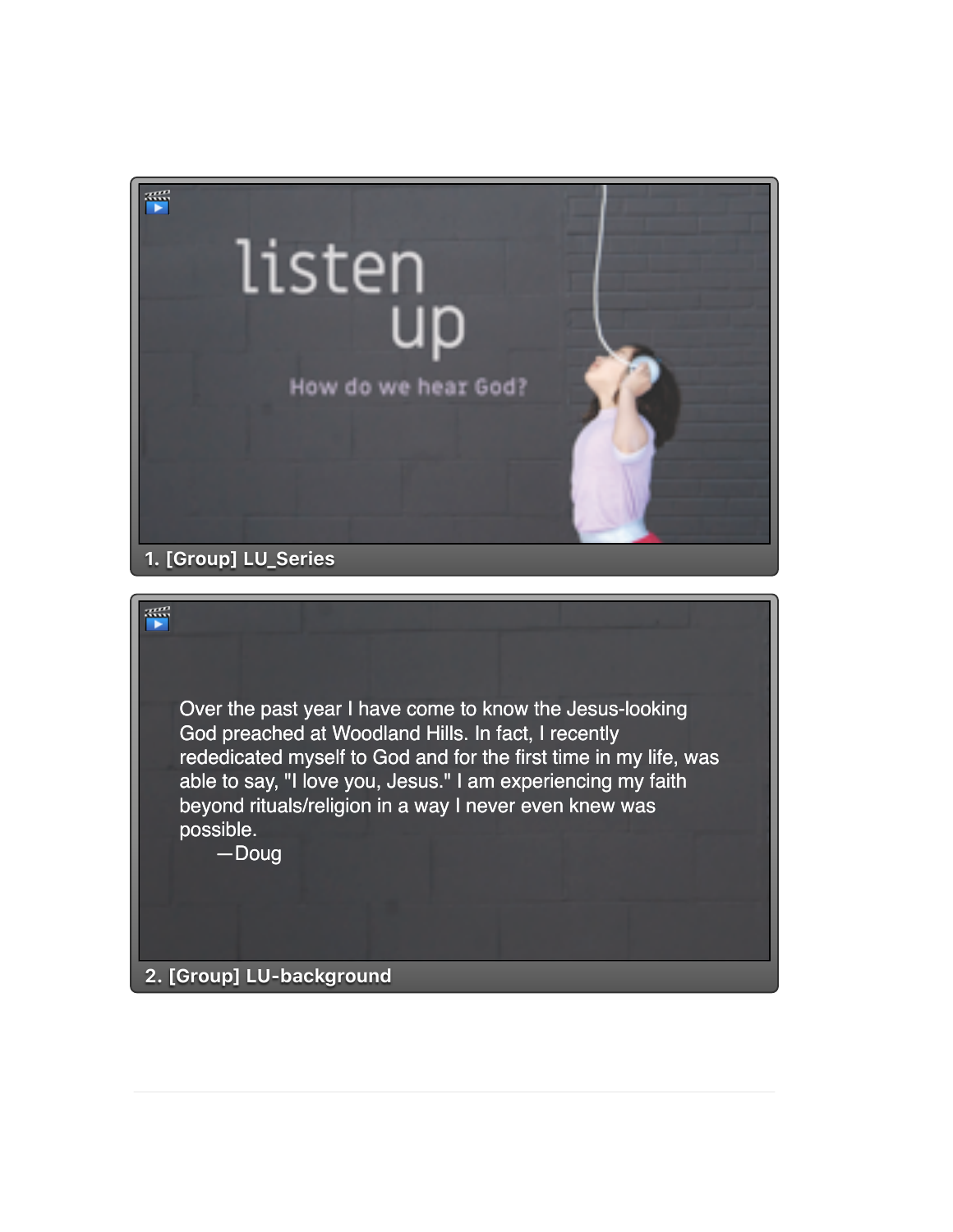

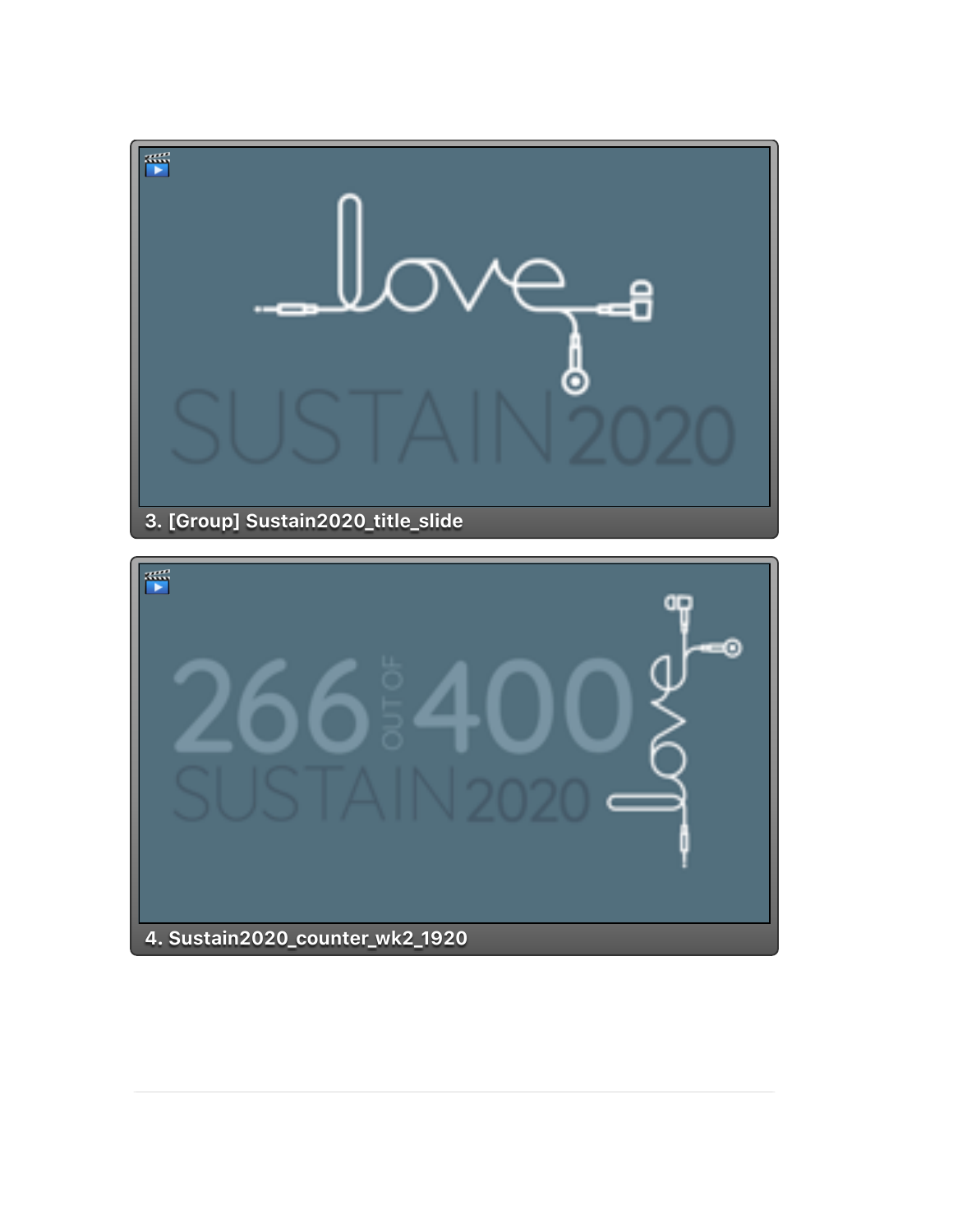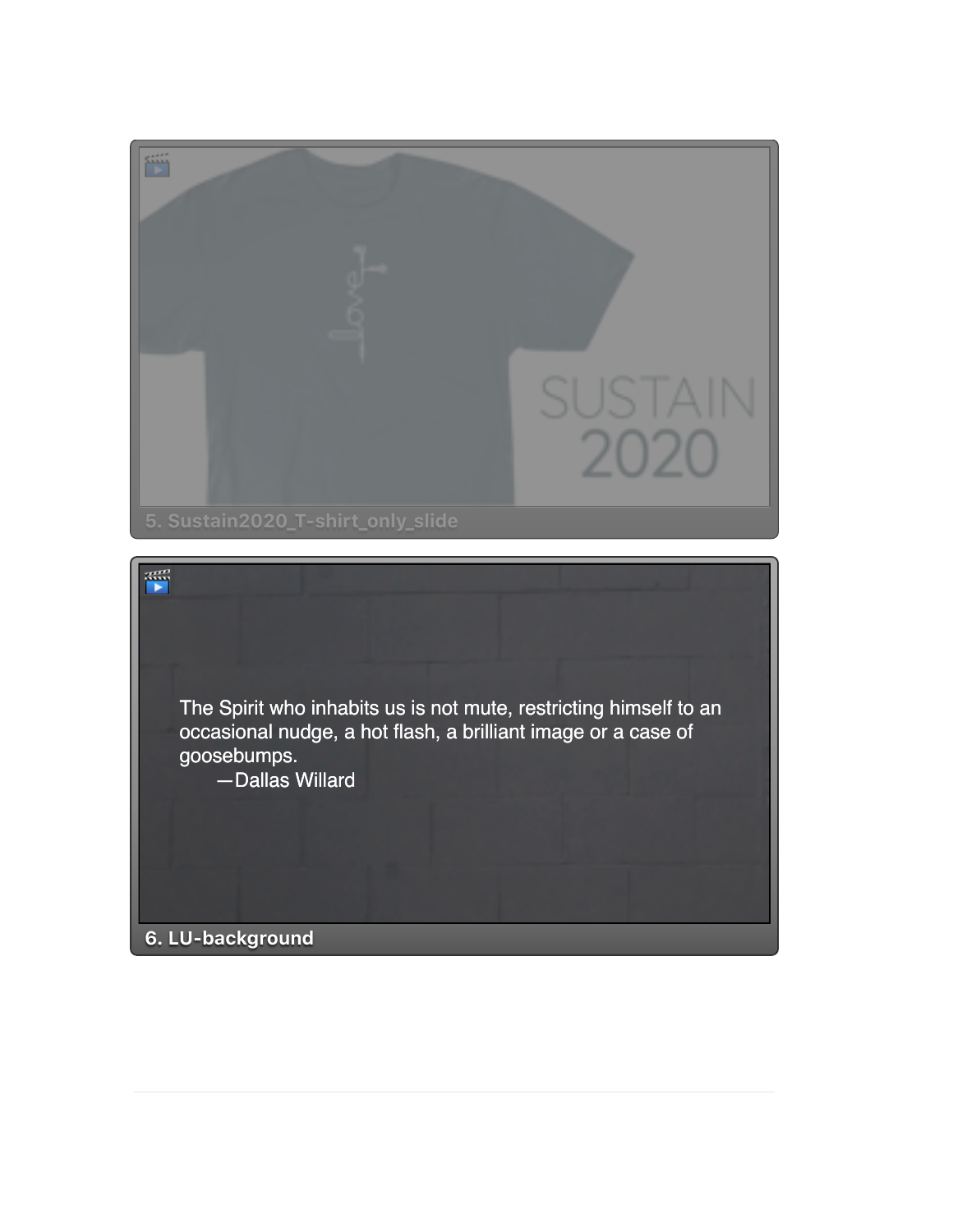

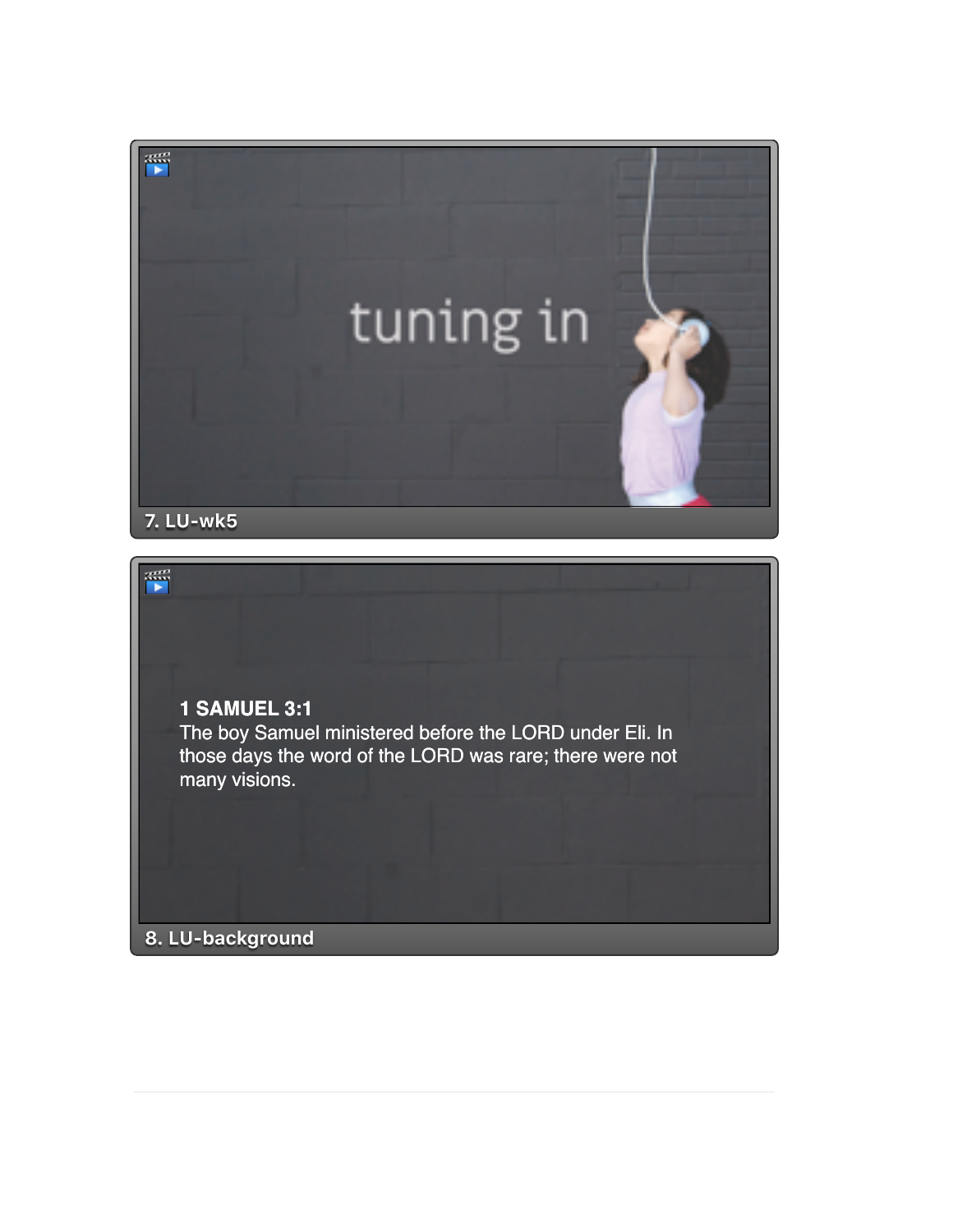罾

晉

Lord, my God, who am I that You should forsake me? The child of your love – and now become as the most hated one – the one You have thrown away as unwanted – unloved. I call, I cling, I want – and there is no One to answer – no One on Whom I can cling – no, No One. – Alone. The darkness is so dark – and I am alone. – Unwanted, forsaken. – The loneliness of the heart that wants love is unbearable. – Where is my faith? – Even deep down, right in, there is nothing but emptiness & darkness. – My God – how painful is this unknown pain. It pains without ceasing. – I have no faith. – I dare not utter the words & thoughts that crowd in my heart - & make me suffer untold agony.

**9. LU-background**

When I try to raise my thoughts to Heaven – there is such convicting emptiness that those very thoughts return like sharp knives & hurt my very soul. Love – the word – it brings nothing. – I am told God loves me – and yet the reality of darkness & coldness & emptiness is so great that nothing touches my soul. If this brings You glory, if You get a drop of joy from this – if souls are brought to you – if my suffering satiates Your Thirst – here I am Lord, with joy I accept all to the end of life - & I will smile at Your Hidden Face – always.

**10. LU-background**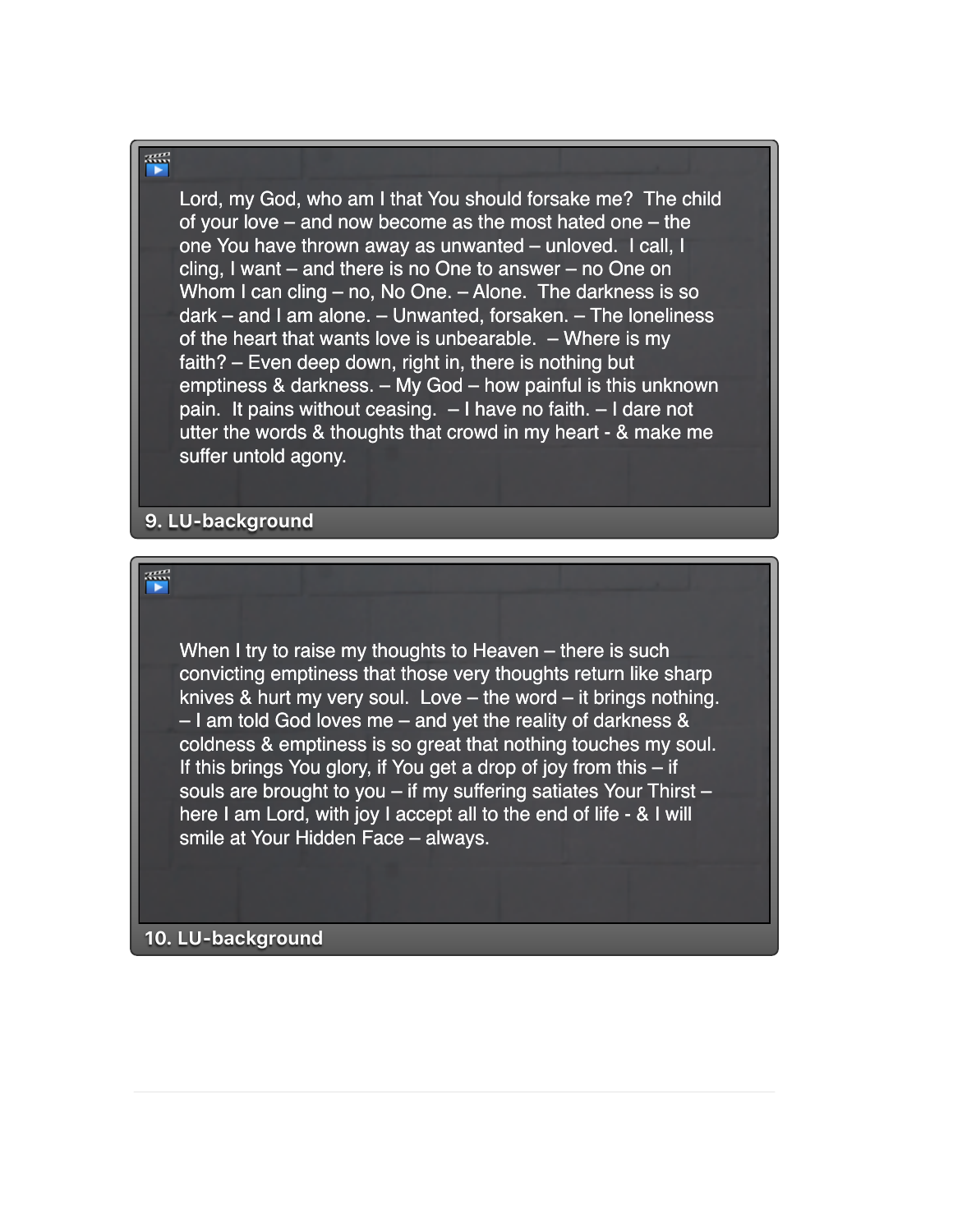## **1 SAMUEL 3:2-4**

帶

One night Eli, whose eyes were becoming so weak that he could barely see, was lying down in his usual place. The lamp of God had not yet gone out, and Samuel was lying down in the house of the LORD, where the ark of God was. Then the LORD called Samuel.

**11. LU-background**